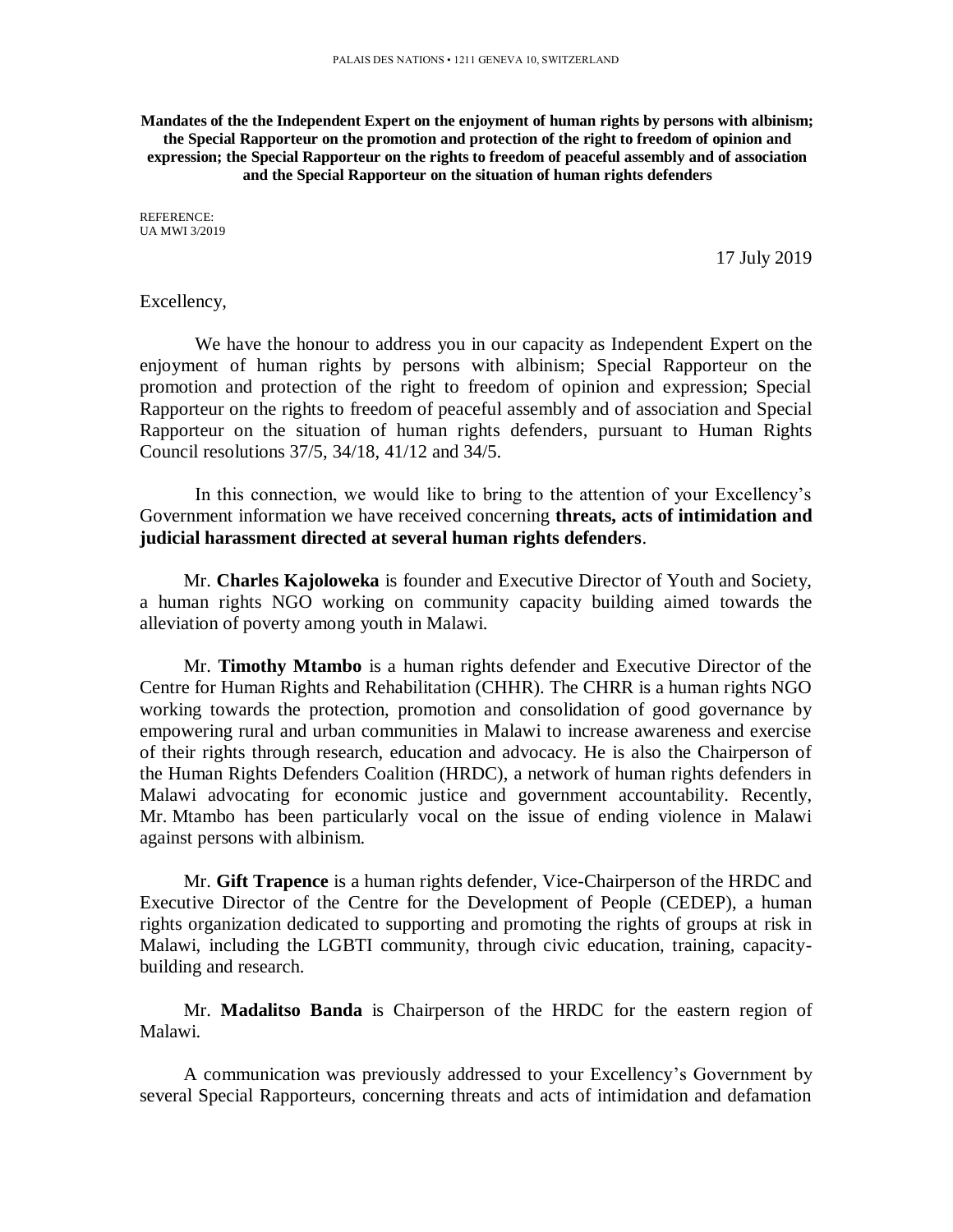targeting Mr. Mtambo, on 21 May 2019 (case no. MWI 2/2019). In light of new information received leading to the escalation of our concerns regarding Mr. Mtambo's safety, we wish to herein follow-up on this former communication.

A previous communications was also sent to your Excellency's Government by various Special Rapporteurs concerning threats, acts of intimidation and defamation against Mr. Trapence and CEDEP (case no. MWI 2/2015). We regret that no reply by your Excellency's Government was received to this communication.

According to the information received:

## *Concerning Mr. Charles Kajoloweka*

On 24 June 2019, the Supreme Court of Appeal ordered Mr. Charles Kajoloweka, Chief Executive of the civil society organisation Youth and Society (YAS), to personally pay 21 million kwachas (approx. 35,000 USD) in legal costs connected to proceedings in a public interest case launched by YAS. In the legal action, YAS had sued President Mutharika for his handling of the so-called maize import corruption deal in 2017. In connection to the Court's order on costs, the Attorney General reportedly stated in interview that if Mr. Kajoloweka does not pay the ordered costs immediately the State has "several enforcement mechanisms to deal with the issue" and indicated he may be forced to have Mr. Kajoloweka declared bankrupt and have his properties seized.

## *Concerning Mr. Timothy Mtambo, Mr. Gift Trapence and Mr. Madalitso Banda*

As detailed in the previous communication sent by various Special Rapporteurs referenced above (case no. MWI 2/2019), on 13 May 2019, Mr. Timothy Mtambo was verbally threatened by a youth cadet of the Democratic Progressive Party (DPP) and a journalist for the Malawi Broadcasting Corporation. The threats, which implied plans for the DPP cadets to "deal" with Mr. Mtambo, were connected to his alleged public criticism of Peter Mutharika, President of Malawi and leader of the DPP.

On 26 June 2019, threats were once again made against Mr. Mtambo, on this occasion through Facebook posts by alleged youth cadets of the DPP. The posts referred to Mr. Mtambo as a "foreigner" and warned him that the Ministry of Homeland Security was "working on his issue".

On 3 July 2019, Mr. Mtambo was made aware of escalated threats against him on Facebook by alleged DPP cadets. Therein, amongst other extremely serious threats, those posting on Facebook called for people to "hunt" for Mr. Mtambo, along with his fellow member of the HRDC, Mr. Gift Trapence, and listed places the human rights defenders normally frequent.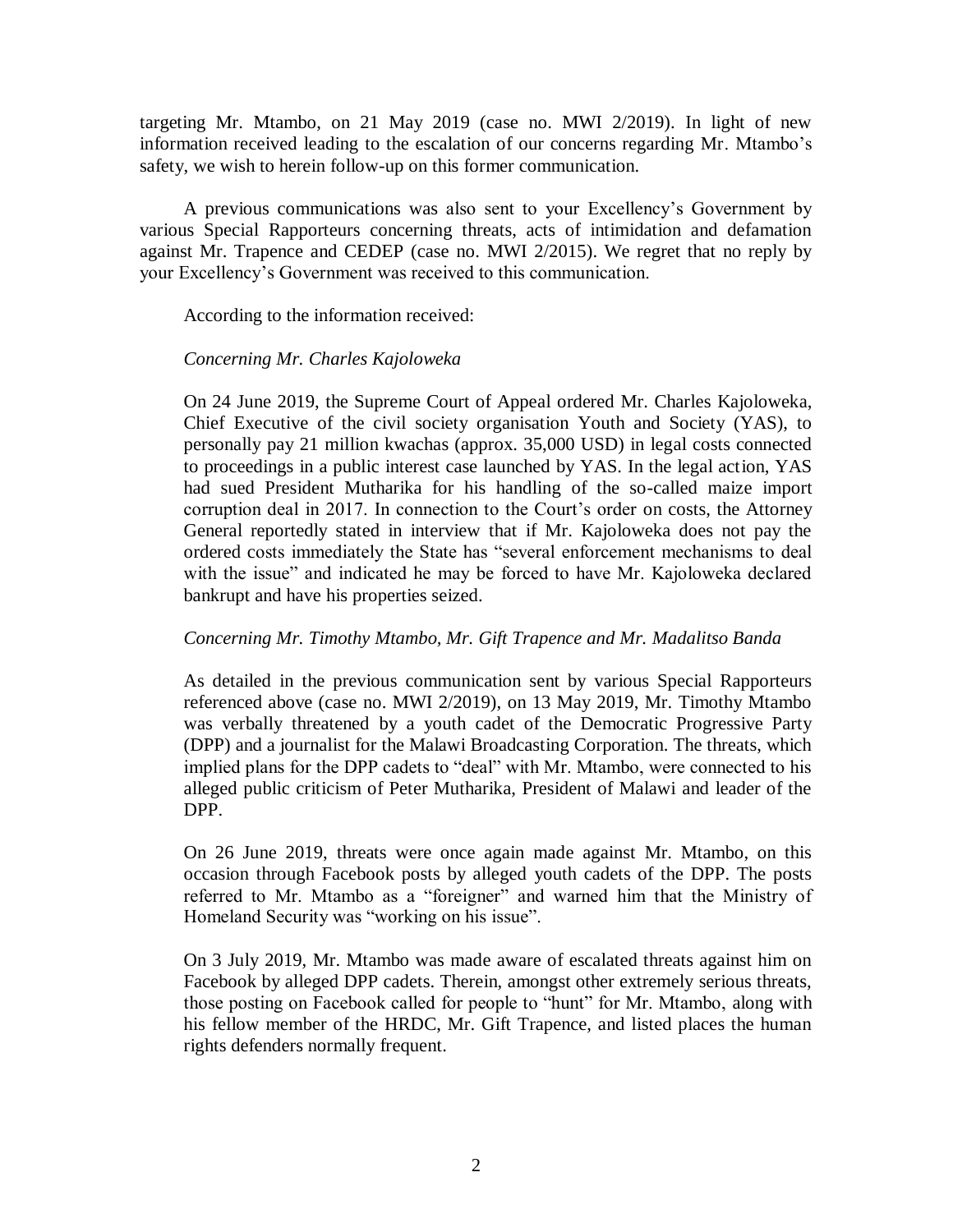On 4 July 2019, Mr. Trapence reportedly received a death threat via text message from a South African phone number. In the message, the sender stated that the human rights defender would be killed that night.

On the same date, threats were made against Mr. Madalitso Banda by five unknown individuals parked in a pick-up truck outside his house. While Mr. Banda was not present during the incident, relatives present at his house heard the individuals stating they would "deal with" the human rights defender for his alleged role in organising demonstrations which have taken place across the country since the General Elections held on 21 May 2019. These demonstrations have demanded an investigation into allegations of fraud connected to the recent elections, along with the organisation of fresh elections and the resignation of the Chairperson of the Malawi Electoral Commission. Mr. Banda subsequently reported the incident to the police, however, he continues to receive threatening phone calls reiterating the message that "they" will "deal with him".

On 5 July 2019, individuals arrived at the home of Mr. Banda with a two-litre bottle of petrol, with the reported intention of setting the house on fire, only to be chased away by the human rights defender's dogs. Similar incidents and further threats against organisers of the post-election demonstrations, including against members of the HRDC, have also occurred.

On 6 July 2019, a statement was made by President Mutharika condemning the post-election demonstrations. In the statement, the President reportedly accused the organisers of the demonstrations, which include the HRDC, of seeking to turn Malawi into a "lawless state" and as amounting to unacceptable acts of "intimidation". The President further promised that the "law will take action" against those involved in organising the demonstrations.

On 9 July 2019, Mr. Mtambo and Mr. Trapence, along with the HRDC, were served with a summons of the opening of civil proceedings against them by FDH Bank and the Chief Executive of its parent company, FDH Financial Holdings. The summons called for the payment and apology in relief of damages caused by a report allegedly published by the HRDC on 5 July 2019, alleging that FDH bank and the Chief Executive of its parent company had financed operations aimed at rigging the General Elections in favour of the DPP. On the same date, the human rights defenders also received an interlocutory injunction obtained by FDH Bank and the Chief Executive of its parent company, restraining them from "causing reckless, malicious and defamatory publication of the Claimants through a Report" up until the hearing and determination of the civil proceedings opened through the summons.

On the same date, Mr. Trapence was arrested and detained at Area 3 Police Station in Lilongwe, allegedly on charges of running an NGO without registration with the NGO Board and misuse of funds received from UNAIDS.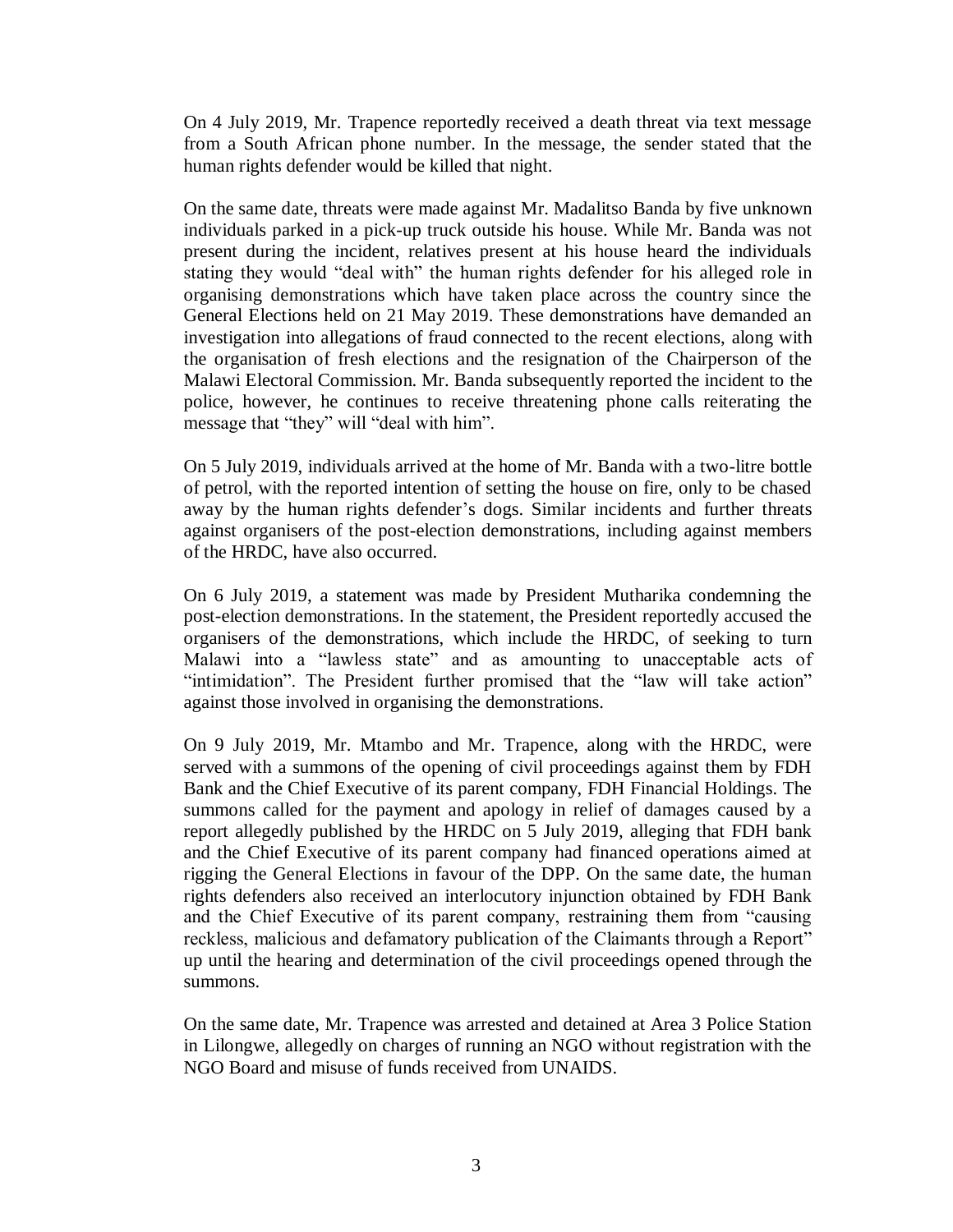On 10 July 2019, Mr. Trapence was remanded in custody at Maula prison after prosecutors alleged that his release might compromise investigations into the claims against him. UNAIDS have clarified that no legal action was taken nor required by UNAIDS in relation to Mr. Trapence.

On 12 July 2019, the Lilongwe Magistrates Court granted Mr. Trapence's release on bail and scheduled the next hearing in the case for 13 August 2019.

On 15 July 2019, the injunction filed against Mr. Mtambo, Mr. Trapence and the HRDC was withdrawn by FDH Bank.

Concern is expressed at the continuing threats against Mr. Mtambo, in particular given their escalating nature, along with threats and acts of intimidation directed against Mr. Trapence and Mr. Banda, which may be related to their human rights work and the exercise of their rights to peaceful assembly and of association and to freedom of opinion and expression. We express further concern that these acts of harassment come in the context of shrinking of space for civil society and human rights defenders in the postelectoral context in Malawi, including through the use of civil actions by private actors to intimidate civil society and restrict them in their crucial work promoting and protecting human rights and ensuring governmental accountability.

Concern is also expressed at the ordering of the entire legal costs of the proceedings initiated by YAS to be personally borne by Mr. Kajoloweka, which we fear may deter him and other members of civil society working on corruption and accountability in Malawi from engaging in public interest litigation in the future.

While we do not wish to prejudge the accuracy of these allegations, we would like to draw the attention of your Excellency's Government to the relevant international norms and standards that are applicable to the issues brought forth by the situation described above, in particular articles 19, 21 and 22 of the International Covenant on Civil and Political Rights (ICCPR), acceded to by Malawi 22 December 1993.

We remind your Excellency's Government of the duty under the ICCPR Article 19 in conjunction with Article 2, to put in place effective measures to protect against attacks aimed at those exercising their right to freedom of expression, CCPR/C/GC/34 para. 23. It requires States parties to ensure that persons are protected from any acts by private persons or entities that would impair the enjoyment of the freedoms of opinion and expression to the extent that these Covenant rights are amenable to application between private persons or entities, *Id.*, para. 7. Attacks, including threats to life should be vigorously investigated in a timely fashion, and the perpetrators prosecuted, and the victims […] be in receipt of appropriate forms of redress", *Id.* para. 23.

We would also like to refer to the Declaration on the Right and Responsibility of Individuals, Groups and Organs of Society to Promote and Protect Universally Recognized Human Rights and Fundamental Freedoms, also known as the UN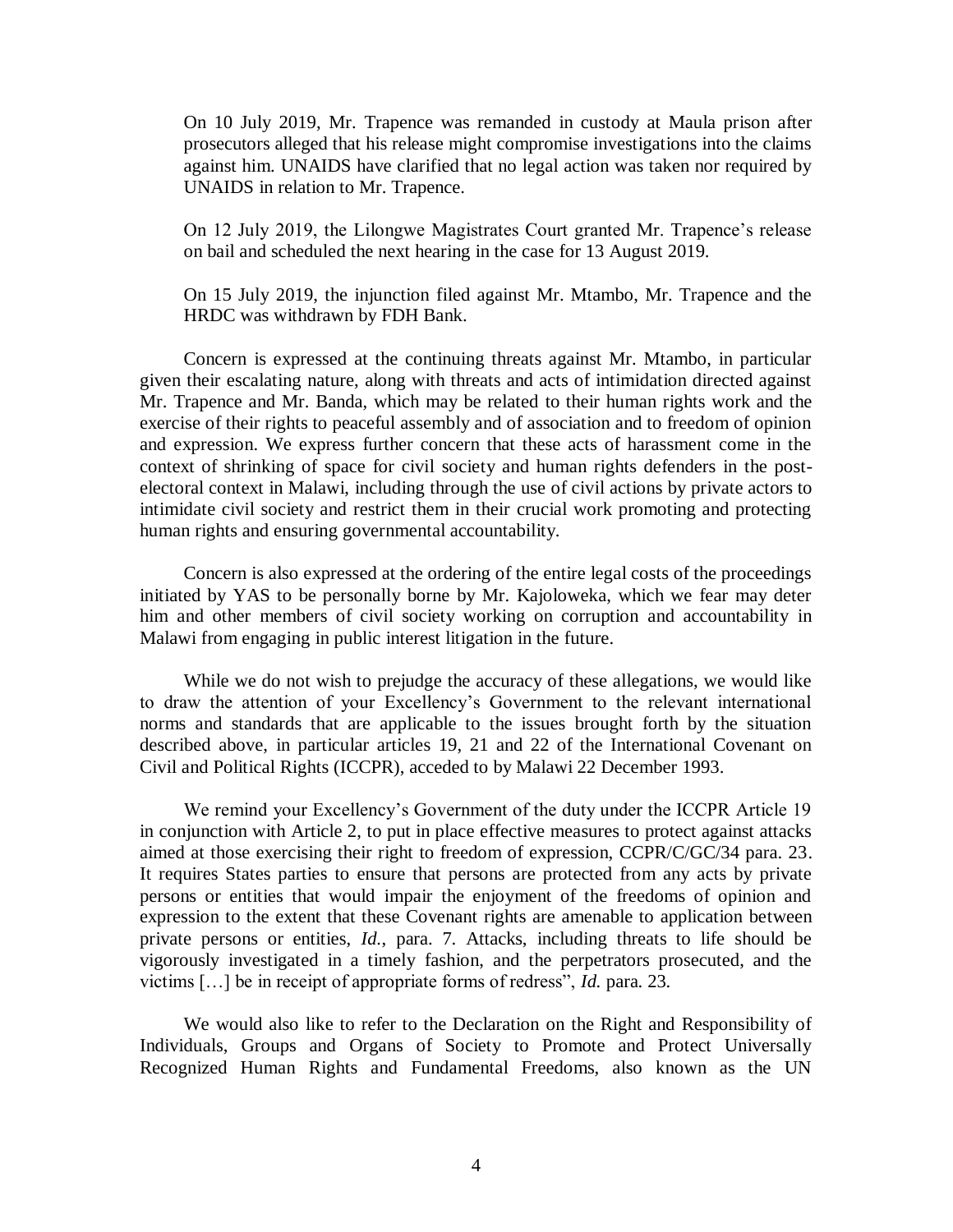Declaration on Human Rights Defenders, and in particular to articles 1, 2, 5, 6, 7, 9 and 12.

The full texts of the human rights instruments and standards recalled above are available on www.ohchr.org or can be provided upon request.

In view of the urgency of the matter, we would appreciate a response on the initial steps taken by your Excellency's Government to safeguard the rights of the abovementioned person(s) in compliance with international instruments.

It is our responsibility, under the mandates provided to us by the Human Rights Council, to seek to clarify all cases brought to our attention, we would be grateful for your observations on the following matters:

- 1. Please provide any additional information and/or any comment(s) you may have on the above-mentioned allegations;
- 2. Please provide detailed information on the steps taken to address the acts of intimidation and threats against Mr. Mtambo, Mr. Trapence and Mr. Banda, including to investigate and bring to justice the alleged perpetrators in accordance with international human rights law, and to ensure their physical and psychological integrity;
- 3. Please provide detailed information on the status of investigations into and the prosecution of the offences allegedly committed by Mr. Trapence;
- 4. Please provide detailed information on how the requirement for civil society organisations to be registered with the NGO Board is compatible with the right to freedom of association as established in article 22 of the ICCPR, and the legal provisions that formed the basis for the arrest and detention of Mr. Trapence;
- 5. Please provide information on steps that have been taken to ensure that the costs of legal proceedings in matters of public interest do not impede the right to an effective remedy as established in article 2.3 of the ICCPR;
- 6. Kindly indicate what measures have been taken to ensure that human rights defenders in Malawi are able to carry out their legitimate work in an enabling environment without fear of threats or intimidation of any kind.

While awaiting a reply, we urge that all necessary interim measures be taken to halt the alleged violations and prevent their re-occurrence and in the event that the investigations support or suggest the allegations to be correct, to ensure the accountability of any person responsible of the alleged violations.